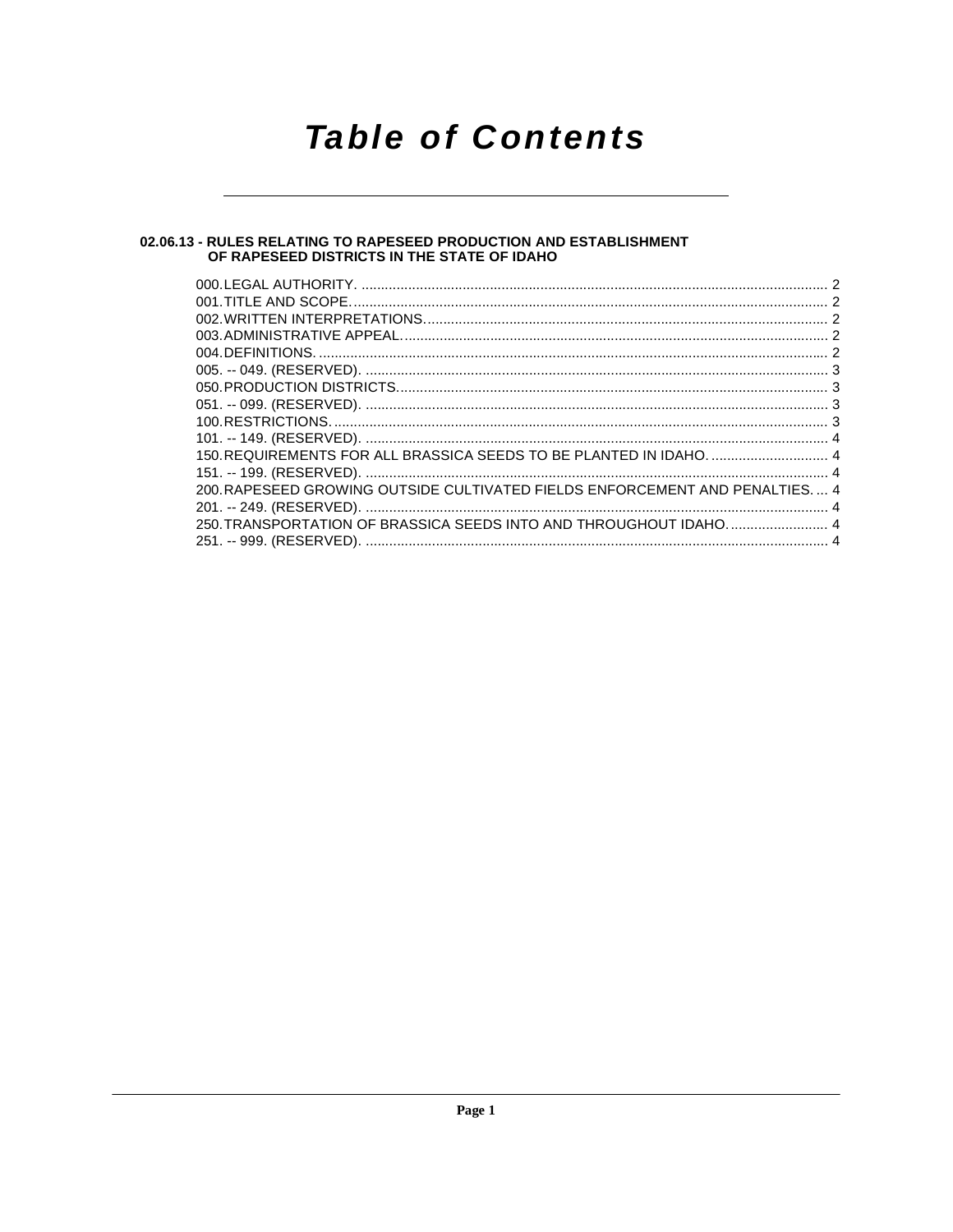#### **IDAPA 02 TITLE 06 Chapter 13**

#### <span id="page-1-0"></span>**02.06.13 - RULES RELATING TO RAPESEED PRODUCTION AND ESTABLISHMENT OF RAPESEED DISTRICTS IN THE STATE OF IDAHO**

#### <span id="page-1-1"></span>**000. LEGAL AUTHORITY.**

|  | This chapter is adopted under the legal authority of Section 22-108(2), Idaho Code. | $(9-1-94)$ |
|--|-------------------------------------------------------------------------------------|------------|
|  |                                                                                     |            |

#### <span id="page-1-2"></span>**001. TITLE AND SCOPE.**

The title of this chapter is "Rules Relating to Rapeseed Production and Establishment of Rapeseed Districts in the State of Idaho". This chapter has the following scope: These rules shall govern procedures for rapeseed production and rapeseed districts. The official citation of this chapter is IDAPA 02.06.13.000 et. seq. For example, this section's citation is IDAPA 02.06.13.001.

<span id="page-1-3"></span>

| 002. | WRITTEN INTERPRETATIONS. |  |
|------|--------------------------|--|
|      |                          |  |

There are no written interpretations of these rules. (9-1-94)

#### <span id="page-1-4"></span>**003. ADMINISTRATIVE APPEAL.**

There is no provision for administrative appeals before the Department of Agriculture under this chapter. (9-1-94)

#### <span id="page-1-5"></span>**004. DEFINITIONS.**

<span id="page-1-7"></span><span id="page-1-6"></span>

| 01. |  |  | <b>Department</b> . The Department of Agriculture of the state of Idaho. | $(7-1-93)$ |
|-----|--|--|--------------------------------------------------------------------------|------------|
|-----|--|--|--------------------------------------------------------------------------|------------|

<span id="page-1-9"></span><span id="page-1-8"></span>**02. Director**. The Director of the Department or his duly authorized agent. (7-1-93)

**03. Person**. A natural person, individual, firm, partnership, corporation, company, society, association, cooperative, two (2) or more persons having a joint or common interest, or any unit or agency of local, state, or federal government. (7-1-93)

**04. Producer**. Any person who is the owner, tenant, or operator of land who has an interest in and is o receive all or any part of the proceeds from the sale of any commodity produced on that land. (7-1-93) entitled to receive all or any part of the proceeds from the sale of any commodity produced on that land.

<span id="page-1-12"></span><span id="page-1-11"></span><span id="page-1-10"></span>**05. Rapeseed**. Those species of Brassica napus, Brassica campestris, Brassica juncea. (7-1-93)

**06. Types**. Those species and varieties of rapeseed classified as follows: (7-1-93)

a. Edible: (7-1-93)

i. Low Erucic Acid Rapeseed - Low Glucosinolates (LEAR-LG) shall be the seed of the species Brassica napus or Brassica campestris, the oil components of which seed contain less than two percent (2.0%) erucic acid and less than thirty (30) micromoles of any one (1) or any mixture of 3-butenyl glucosinolate, 4-pentenyl glucosinolate, 2-hydroxy - 3-butenyl glucosinolate, and 2-hydroxy - 4 pentenyl glucosinolate per gram of air dry, oil free solid as determined by any approved method. (7-1-93)

ii. Low Erucic Acid Rapeseed - High Glucosinolates (LEAR-HG) Rapeseed varieties shall contain less than two percent (2.0%) erucic acid in the oil of the rapeseed and more than thirty (30) micromoles per one (1) gram  $(m/g)$  glucosinolates in the rapeseed meal.  $(7-1-93)$ 

b. Industrial: (7-1-93)

i. High Erucic Acid Rapeseed - Low Glucosinolates (HEAR-LG) Rapeseed shall be rapeseed varieties used for production of industrial oil which shall contain erucic acid levels above forty percent (40%) in the oil of the rapeseed and less than thirty (30) micromoles per one (1) gram  $(m/g)$  glucosinolates in the meal of the rapeseed. (7-1-93)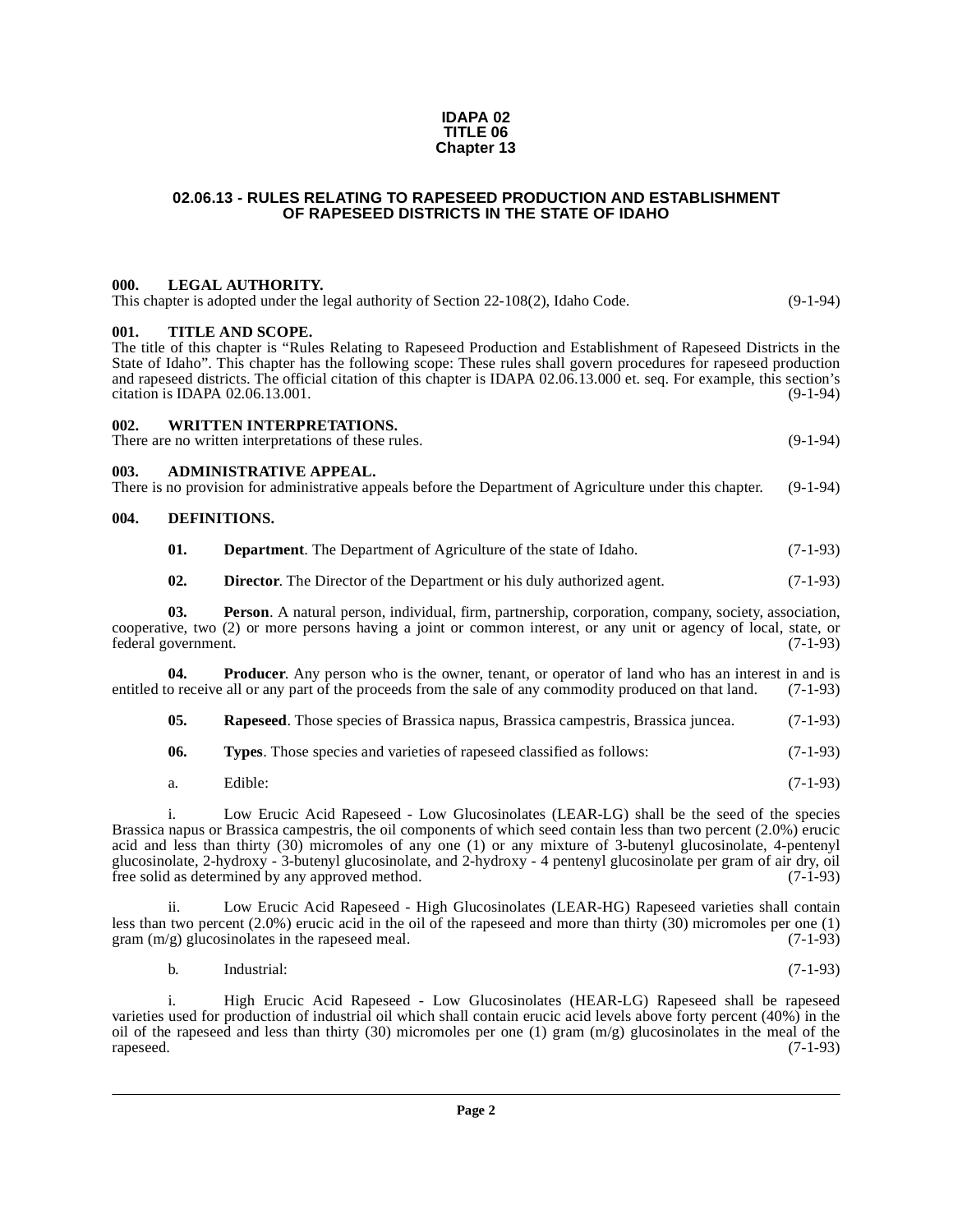ii. High Erucic Acid Rapeseed - High Glucosinolates (HEAR-HG) Rapeseed shall be rapeseed varieties used for production of industrial oil which shall contain erucic acid levels above forty percent (40%) in the oil of the rapeseed and more than thirty (30) micromoles per one (1) gram (m/g) glucosinolates in the meal of the rapeseed. (7-1-93)

<span id="page-2-16"></span>**07.** Volunteer Rapeseed. A plant that arises from accidental or unintentional scattering of seed.

(7-1-93)

<span id="page-2-0"></span>**005. -- 049. (RESERVED).**

#### <span id="page-2-1"></span>**050. PRODUCTION DISTRICTS.**

<span id="page-2-14"></span><span id="page-2-4"></span>**01. District I**. All land south of the Canadian border and north of U.S. Interstate 90. (7-1-93)

<span id="page-2-5"></span>**02. District II**. All land south of U.S. Interstate 90 and north of the Clearwater River. (7-1-93)

<span id="page-2-9"></span><span id="page-2-8"></span><span id="page-2-7"></span>**03. District III**. All land south of the Clearwater River and north of the Salmon River. (7-1-93)

**04. District IV**. All land within the boundaries of Ada, Canyon, Gem, Owyhee (north of Murphy) and counties. Payette counties.

**05. District V**. All land within the boundaries of Elmore, Owyhee (south of Murphy), and Washington counties. (9-1-94) counties. (9-1-94)

<span id="page-2-10"></span>**06. District VI**. All land within the boundaries of Blaine, Camas, Cassia, Gooding, Jerome, Lincoln, Minidoka and Twin Falls counties.

<span id="page-2-11"></span>07. **District VII**. All land within the boundaries of Bannock, Bear Lake, Bingham, Bonneville, Caribou, Clark, Franklin, Fremont, Jefferson, Madison, Oneida, Power and Teton counties. (9-1-94)

#### <span id="page-2-2"></span>**051. -- 099. (RESERVED).**

#### <span id="page-2-15"></span><span id="page-2-3"></span>**100. RESTRICTIONS.**

<span id="page-2-12"></span>**01. Districts I, V, VI, and VII**. Except as otherwise provided in this rule, only edible types of rapeseed planted in Districts I, VI, and VII. may be planted in Districts I, VI, and VII.

**02. District II, III, and IV**. Except as otherwise provided in this rule, only industrial types of rapeseed blanted in District II and III, and no rapeseed of either variety may be planted in District IV. (7-1-93) may be planted in District II and III, and no rapeseed of either variety may be planted in District IV.

#### <span id="page-2-13"></span><span id="page-2-6"></span>**03. Exemptions**: (7-1-93)

a. Industrial types of rapeseed may be planted in Districts I, VI, and VII under these conditions: (9-1-94)

i. It is the responsibility of the person planting industrial types of rapeseed in District I, V, and VI to consult with and obtain the written approval from all farmers bordering the fields to be planted with industrial types of rapeseed. (7-1-93)

ii. Industrial types of rapeseed planted in District I, VI, and VII must be at least one (1) mile from a nted to edible types of rapeseed. field planted to edible types of rapeseed.

b. Spring edible types of rapeseed may be planted in Districts II and III, and winter edible types of rapeseed may be planted in District III. Planting of spring and winter edible types of rapeseed are subject to the following conditions: (3-20-97) following conditions:

i. It is the responsibility of the person planting spring or winter edible types of rapeseed in Districts II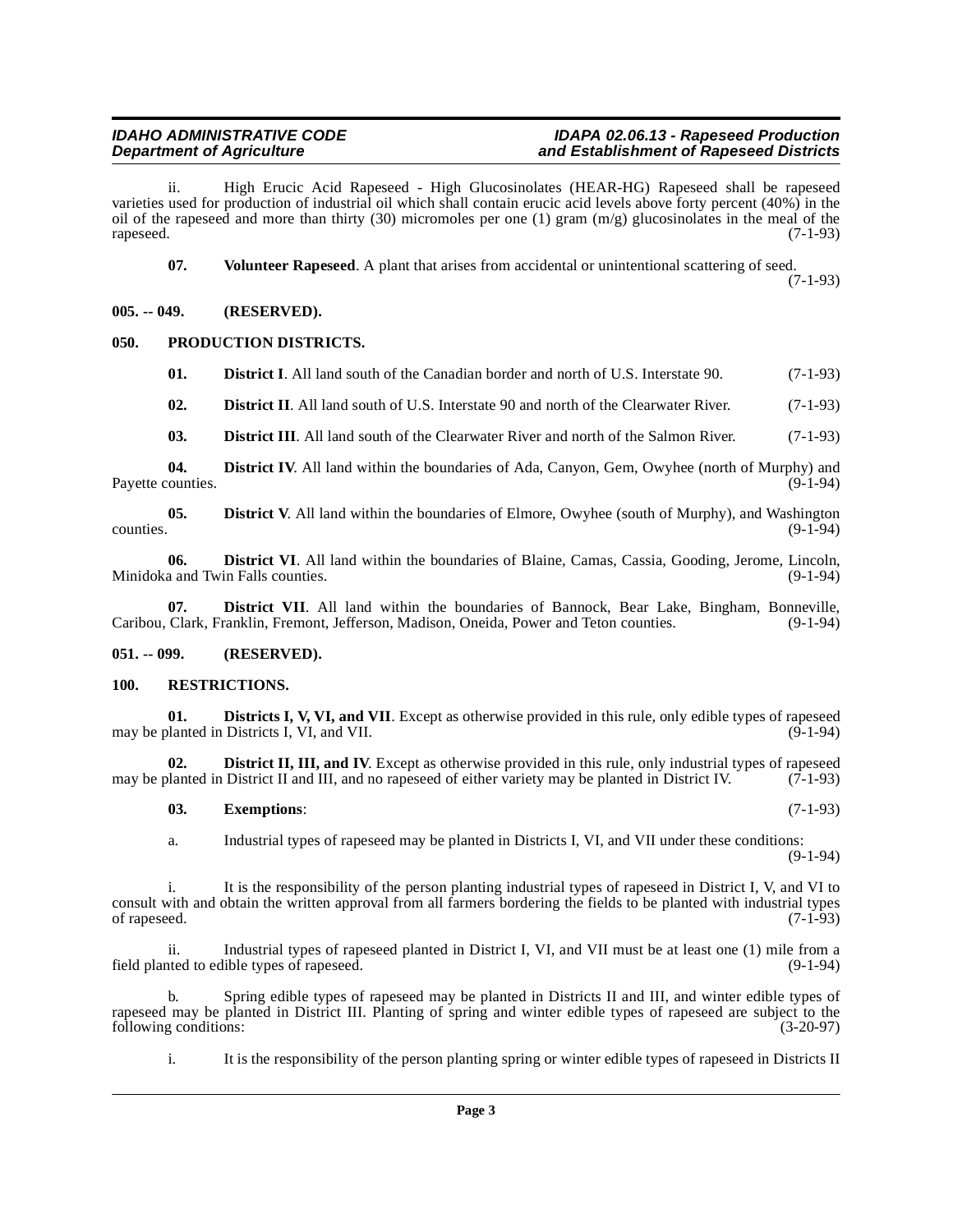and III to consult with and obtain the written approval from all farmers bordering the fields to be planted with the spring or winter edible type of rapeseed. (3-20-97) spring or winter edible type of rapeseed.

ii. Spring or winter edible types of rapeseed planted in Districts II and III must be at least one (1) mile from a field planted to industrial types of rapeseed. (3-20-97)

c. This amendment to Subsections 100.03.b.i. and 100.03.b.ii. is reasonably necessary to confer benefits to the rapeseed/canola industry. The proposed rule change was requested by farmers in Idaho and Lewis counties. The proposed rule change will enable the farmers to plant the winter edible type of rapeseed. (3-20-97)

#### <span id="page-3-0"></span>**101. -- 149. (RESERVED).**

#### <span id="page-3-1"></span>**150. REQUIREMENTS FOR ALL BRASSICA SEEDS TO BE PLANTED IN IDAHO.**

<span id="page-3-8"></span>**01. Requirements**. All Brassica seeds to be planted in Idaho shall meet the following requirements.

(9-1-94)

a. Brassica seeds shall be treated with an EPA and State registered fungicide for the control of blackleg (Leptosphaeria maculans). (9-1-94)

b. Brassica seed lots produced outside Idaho shall be accompanied by a phytosanitary certificate stating that the seed is free (zero tolerance) from blackleg based on a laboratory test of a minimum of one and three-<br>tenths  $(1.3)$  ounces or ten thousand  $(10,000)$  seeds.  $(9-1-94)$ tenths  $(1.3)$  ounces or ten thousand  $(10,000)$  seeds.

| 02. | <b>Exemptions.</b> The following are not subject to the provisions of Subsections 150.01.a. and 150.01.b. | $(9-1-94)$ |
|-----|-----------------------------------------------------------------------------------------------------------|------------|
| а.  | Brassica seeds sold in lots of two (2) pounds or less.                                                    | $(9-1-94)$ |
| b.  | Brassica seeds produced in Idaho.                                                                         | $(9-1-94)$ |

#### <span id="page-3-2"></span>**151. -- 199. (RESERVED).**

#### <span id="page-3-7"></span><span id="page-3-3"></span>**200. RAPESEED GROWING OUTSIDE CULTIVATED FIELDS ENFORCEMENT AND PENALTIES.**

Volunteer rapeseed plants within designated production districts shall be destroyed prior to flowering. The Director of the State Department of Agriculture shall have the flowering that has not met the provisions of these rules. In the event that the person responsible for planting the rapeseed does not comply with the destruction order, the Director is authorized to have the rapeseed destroyed by a third party and the cost of destruction shall be charged to the party responsible for planting the rapeseed. Every violation of the provisions of these rules shall be a misdemeanor and shall be punished by a fine not exceeding one thousand dollars (\$1,000). shall be punished by a fine not exceeding one thousand dollars  $(\$1,000)$ .

#### <span id="page-3-4"></span>**201. -- 249. (RESERVED).**

#### <span id="page-3-9"></span><span id="page-3-5"></span>**250. TRANSPORTATION OF BRASSICA SEEDS INTO AND THROUGHOUT IDAHO.**

Any transport of Brassica seeds shall be accomplished in suitably packaged, covered or sealed containers or vehicles<br>in order to avoid the accidental spread of seed in non-production and prohibited areas. (9-1-94) in order to avoid the accidental spread of seed in non-production and prohibited areas.

#### <span id="page-3-6"></span>**251. -- 999. (RESERVED).**